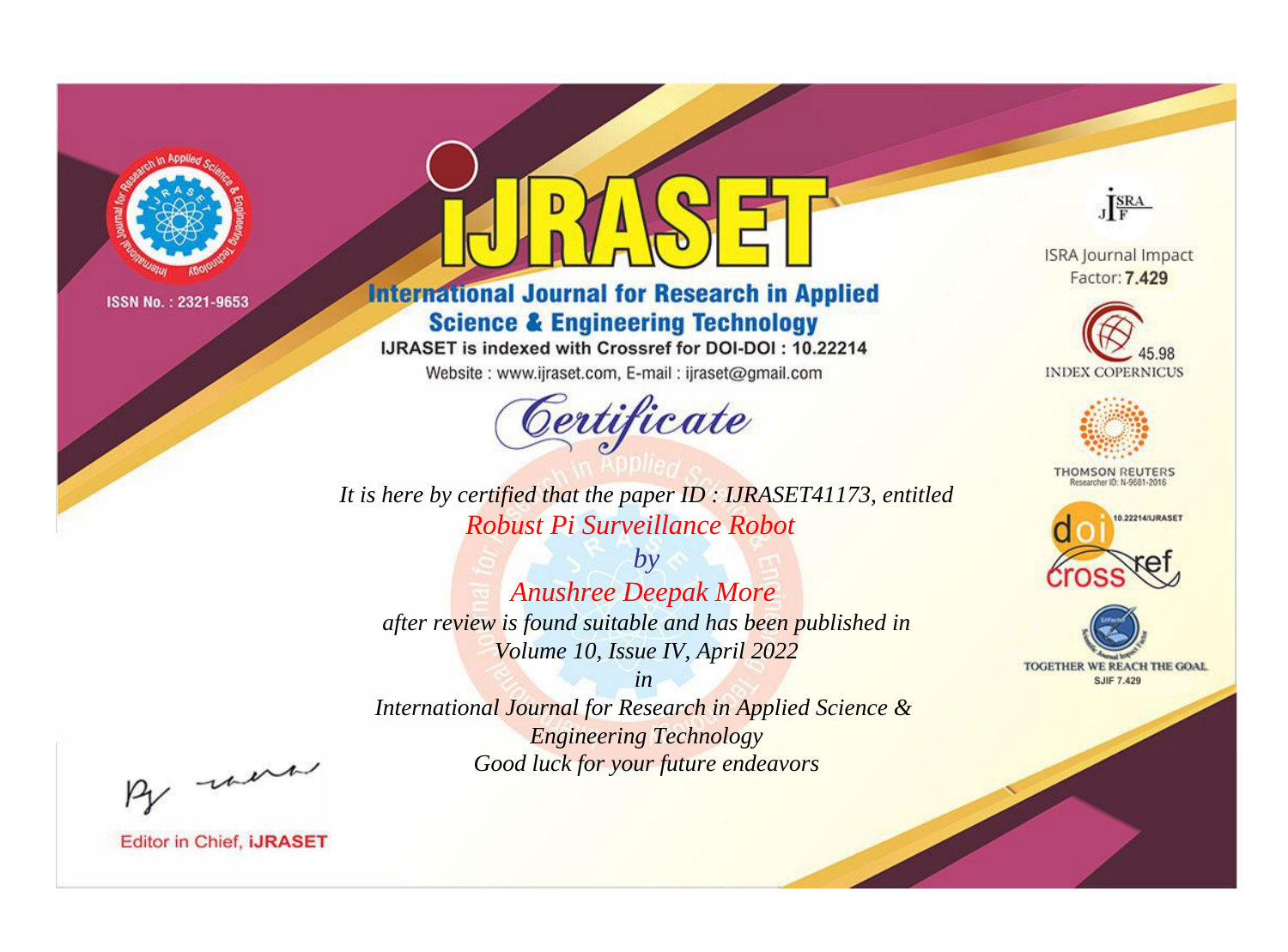

# **International Journal for Research in Applied Science & Engineering Technology**

IJRASET is indexed with Crossref for DOI-DOI: 10.22214

Website: www.ijraset.com, E-mail: ijraset@gmail.com



JERA

**ISRA Journal Impact** Factor: 7.429





**THOMSON REUTERS** 



TOGETHER WE REACH THE GOAL **SJIF 7.429** 

*It is here by certified that the paper ID : IJRASET41173, entitled Robust Pi Surveillance Robot*

*by Rakshita Devendra Godiyal after review is found suitable and has been published in Volume 10, Issue IV, April 2022*

*in* 

*International Journal for Research in Applied Science & Engineering Technology Good luck for your future endeavors*

By morn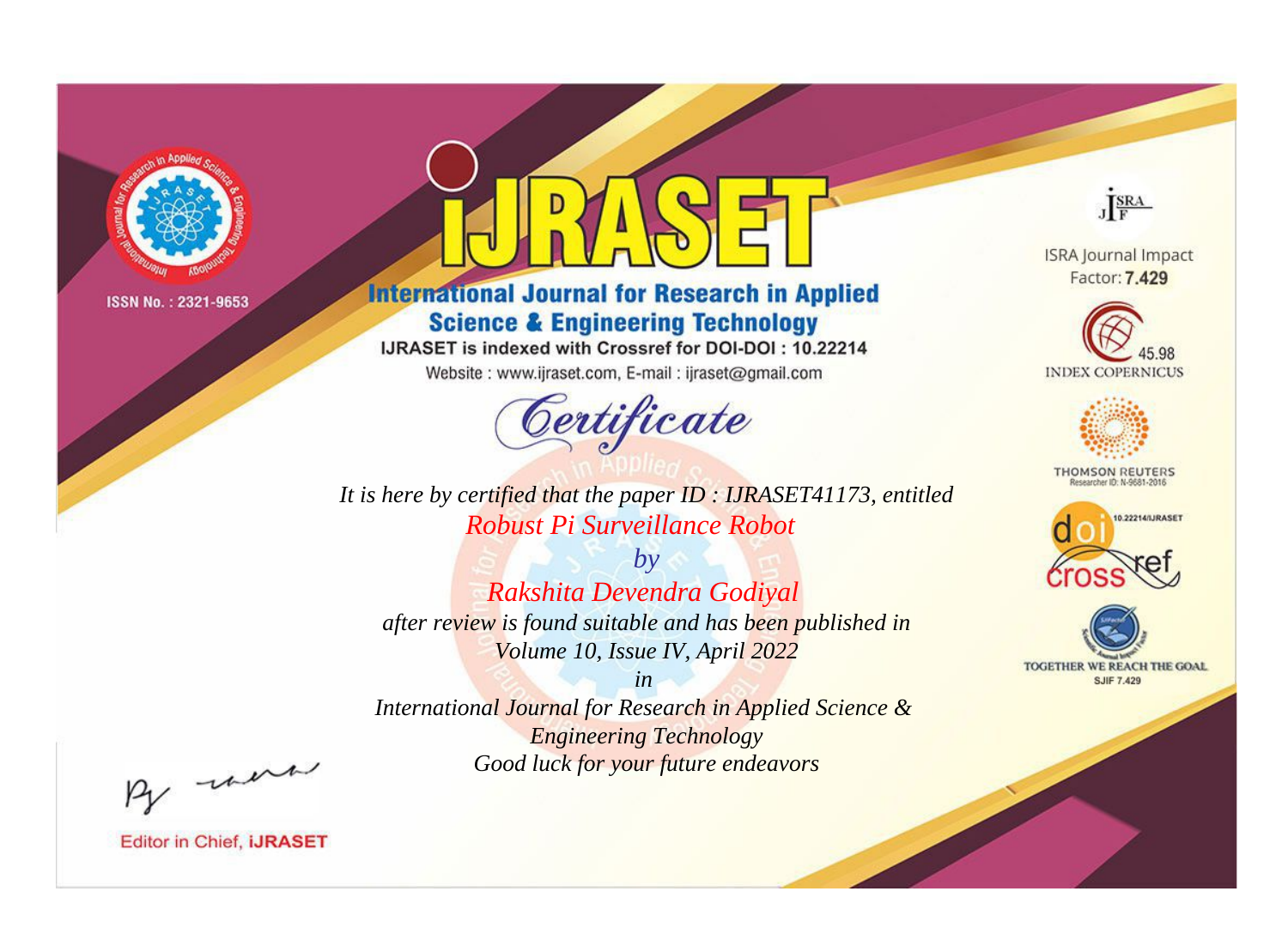

# **International Journal for Research in Applied Science & Engineering Technology**

IJRASET is indexed with Crossref for DOI-DOI: 10.22214

Website: www.ijraset.com, E-mail: ijraset@gmail.com



*It is here by certified that the paper ID : IJRASET41173, entitled Robust Pi Surveillance Robot*

*by Hiral Gachake after review is found suitable and has been published in Volume 10, Issue IV, April 2022*

*in International Journal for Research in Applied Science & Engineering Technology Good luck for your future endeavors*



**ISRA Journal Impact** Factor: 7.429





**THOMSON REUTERS** 





By morn